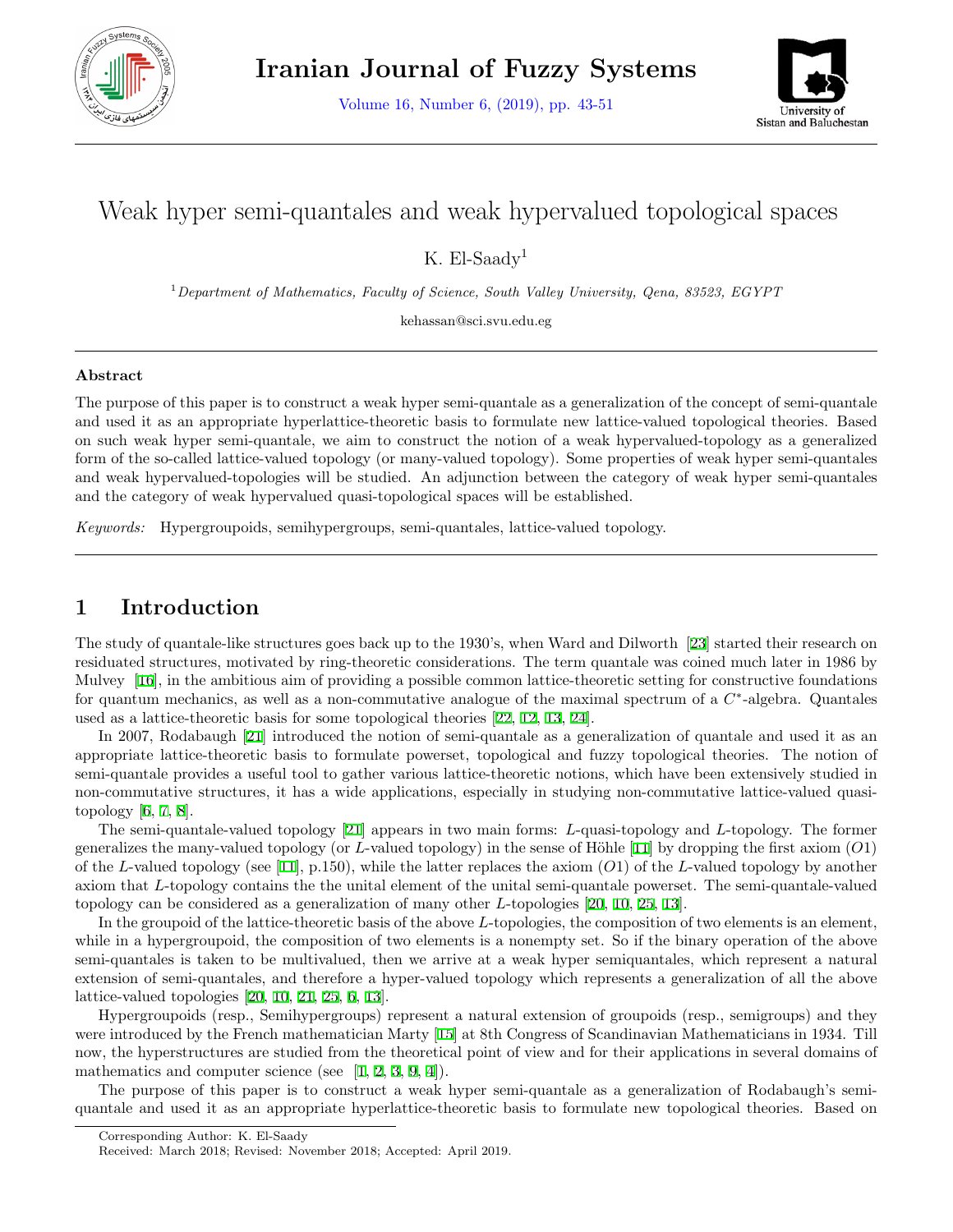such weak hyper semi-quantale, we aim to construct the notion of a weak hypervalued-(quasi-)topology as a generalized form of the lattice-valued (quasi-)topology [[21](#page-8-6)]. Some properties of weak hyper semi-quantales and weak hypervalued- (quasi-)topologies will be studied. Finally, an adjunction between the category of weak hyper semi-quantales and the category of weak hypervalued (quasi-)topological spaces will be established.

# **2 Preliminaries**

Let  $(L, \leq)$  be a complete lattice where the join and meet operations, the top and bottom elements of  $(L, \leq)$  are denoted by the usual notations  $\bigvee$ ,  $\bigwedge$ ,  $\top$ <sub>*L*</sub> and  $\bot$ <sub>*L*</sub> respectively.

A semi-quantale  $(L, \leq, \vee, \otimes)$  [[21\]](#page-8-6) is a complete lattice  $(L, \leq)$  equipped with a binary operation  $\otimes : L \times L \longrightarrow L$ , with no additional assumptions. The category SQuant comprises all semi-quantales together with semi-quantale mprphisms (i.e., mappings preserving  $\otimes$  and arbitrary  $\bigvee$ ). A subset *K* of a semi-quantale  $(L, \leq, \bigvee, \otimes)$  is called a subsemi-quantale [[21\]](#page-8-6) iff it is closed under the binary operation *⊗* and the arbitrary ∨ .

Let *X* be a non-empty set and let  $L \in |SQuant|$ . An *L*-fuzzy subset (or *L*-subset) of *X* is a mapping  $A: X \to L$ . The family of all *L*-fuzzy subsets on *X* will be denoted by  $L^X$ . The smallest element and the largest element in  $L^X$  are denoted by *⊥* and *⊤*, respectively. The algebraic and lattice-theoretic structure can be extended from the semi-quantale  $(L, \leq, \forall, \otimes)$  to  $L^X$  pointwisely. Then  $L^X$  is again a semi-quantale with respect to the multiplication  $\otimes$  and the arbitrary sups.

For an ordinary mapping  $f: X \longrightarrow Y$ , one can define the mappings  $f_L^{\rightarrow} : L^X \to L^Y$  and  $f_L^{\leftarrow} : L^Y \to L^X$  by  $f_L^{\rightarrow}(A)(y) = \bigvee \{A(x) : x \in X, f(x) = y\}$  for every  $A \in L^X$  and every  $y \in Y$ ,  $f_L^{\leftarrow}(B) = B \circ f$  for every  $B \in L^Y$ , respectively. For more details, we refer to [[20,](#page-8-8) [21\]](#page-8-6).

For a fixed  $L \in |SQuant|$  and a set X, an *L*-quasi-topology on X [\[21](#page-8-6)] is a subsemi-quantale  $\tau$  of  $L^X = (L^X, \leq, \otimes)$ , i.e., the following axioms are satisfied:

 $(T_1)$  For all  $A, B \in L^X, A, B \in \tau \Rightarrow A \otimes B \in \tau$ .

 $(T_2)$  For all  $\{A_j : j \in J\} \subseteq L^X$ ,  $\{A_j : j \in J\} \subseteq \tau \Rightarrow \bigvee_j A_j \in \tau$ .

**Definition 2.1.** [[15\]](#page-8-11)*Let H be a non-empty set and let P ∗* (*H*) *be the set of all non-empty subsets of H. A hyperoperation on H is defined to be a map*  $\odot$  :  $H \times H \longrightarrow P^*(H)$ *. The couple*  $(H, \odot)$  *is called a hypergroupoid.* 

In the above definition, if A and B are two non-empty subsets of H and  $x \in H$ , then we write  $\widehat{A \odot B} = \bigcup_{a \in A, b \in B} a \odot b$ ,  $x \widetilde{\odot} A = \{x\} \widetilde{\odot} A$  and  $A \widetilde{\odot} x = A \widetilde{\odot} \{x\}.$ 

**Definition 2.2.** [[5\]](#page-7-7) A semihypergroup is a hypergroupoid  $(H, \widetilde{\odot})$  provided that, for all  $a, b, c \in H$ ,  $a\widetilde{\odot}(\widetilde{b\odot c}) = (a\widetilde{\odot}b)\widetilde{\odot}c$ .

**Remark 2.3.** [\[5](#page-7-7)] *Every semigroup is a semihypergroup.*

**Definition 2.4.** [\[14](#page-8-13)] Let  $(L, \leq, \vee, \wedge, \top, \bot)$  be a lattice. A hyper operation  $\tilde{\odot}: L \times L \longrightarrow P^*(L)$  is said to be a hyper-t*norm (resp., hyper-t-conorm) if it is commutative, associative and satisfies for all*  $a, b, c \in L$  *the following* 

- $(1)$   $a \in a\widetilde{\odot} \top (resp., a \in a\widetilde{\odot} \bot).$
- (2)  $a \leq b \Rightarrow a \tilde{\odot} c \leq b \tilde{\odot} c$ ,

*where*  $\leq$  *is an order relation on the range of*  $\odot$ *.* 

### **3 Weak hyper semi-quantales**

In this section, we aim to construct the notion of weak hyper semi-quantale as a generalization of the concept of Rodabaugh's semi-quantale and use it as an appropriate hyperlattice-theoretic basis to construct the notion of a weak hypervalued-(quasi-)topology. Some properties of weak hyper semi-quantales will be studied.

**Definition 3.1.** *A weak hyper semi-quantale is a quadruple*  $(L, \leq, \forall, \tilde{\otimes})$  *such that* 

- (1)  $(L, \leq, \vee)$  *is a complete lattice;*
- (2)  $(L, \widetilde{\otimes})$  *is a hypergroupoid.*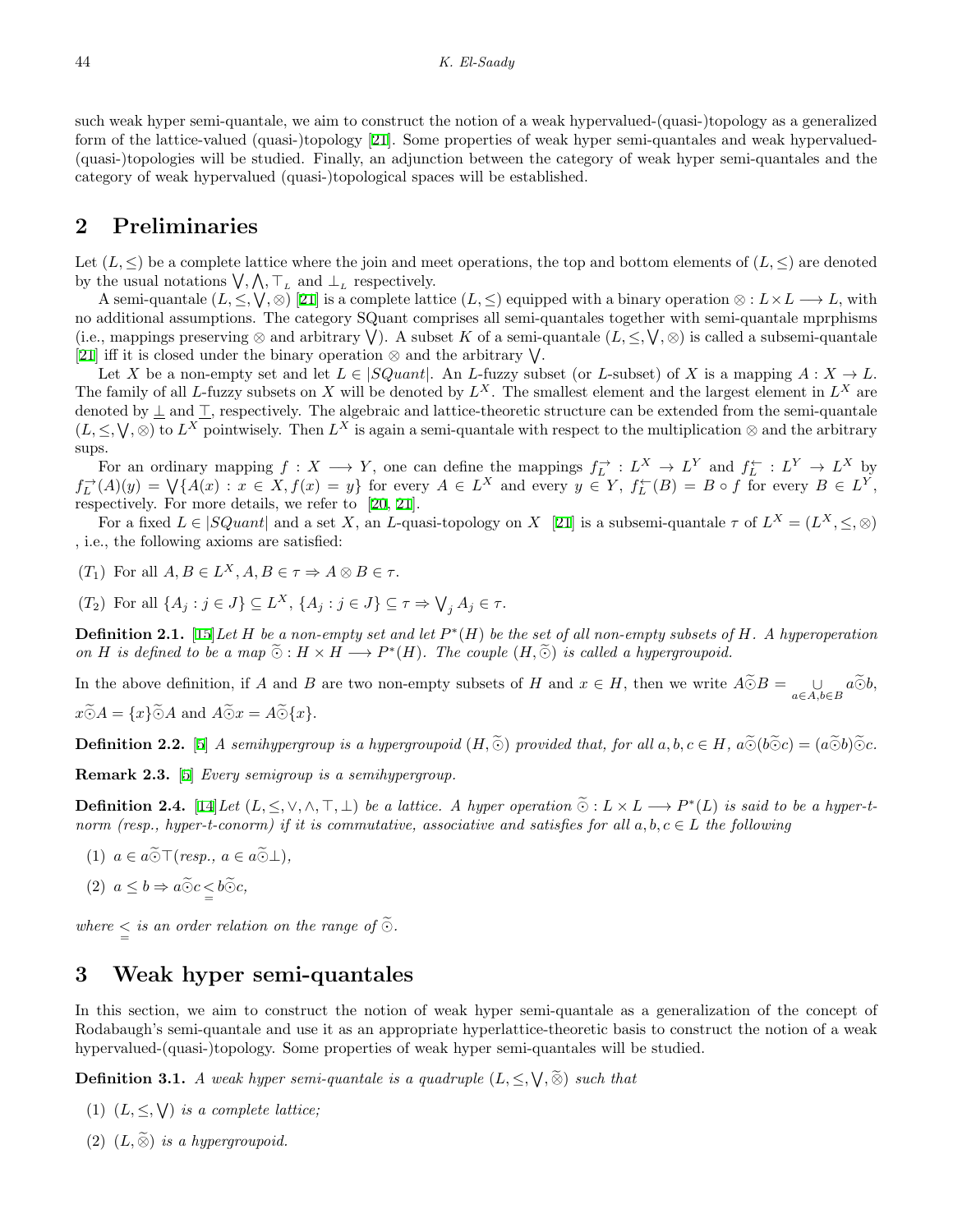**Remark 3.2.** *Every semi-quantale is a weak hyper semi-quantale.*

**Definition 3.3.** Let  $(L, \leq, \vee, \widetilde{\otimes})$  and  $(M, \leq, \vee, \widetilde{\odot})$  be two weak hyper semi-quantales. A fuction  $f: L \longrightarrow M$  is called *a* weak hyper semi-quantale homomorphism if it preserves the arbitrary sups and satisfies that  $f(a\widetilde{\otimes}b) \subseteq f(a)\widetilde{\odot}f(b)$ , for  $all \ a, b \in L.$ 

The category WHySQuant comprises all weak hyper semi-quantales together with their weak hyper semi-quantale morphisms.

**Definition 3.4.** *A weak hyper semi-quantales*  $(L, \leq, \forall, \tilde{\otimes})$  *is called:* 

- (1) *A left (resp., right) unital weak hyper semi-quantale if*  $(L, \tilde{\otimes}, e)$  *is a hypergroupoid with e as an identity i.e.*,  $a \in \widetilde{\epsilon} \widetilde{\otimes} a$  (resp.,  $a \in a \widetilde{\otimes} e$ ) for all  $a \in L$ . The element  $e \in L$  is called the left (resp., right) unit of L.
- (2) *A unital weak hyper semi-quantale if it has both left and right unit. UWHySQuant comprises all unital weak hyper semi-quantales together with all weak hyper semi-quantale morphisms preserving the unit e.*
- (3) *A strictly two-sided if it is a unital with e* = *⊤. STWHySQuant is the category of strictly two-sided weak hyper semi-quantales.*
- (4) *idempotent iff*  $a \in a \widetilde{\otimes} a$ *, for all*  $a \in L$ *.*
- (5) *commutative if*  $a\widetilde{\otimes} b = b\widetilde{\otimes} a$  *for all*  $a, b \in L$ *.*
- (6) *distributive provided that its hypermultiplication ⊗*e *distributes across finite ∨ from both sides. DWHySQuant is the category of distributive weak hyper semi-quantales.*
- (7) *A* weak hyperquantale if  $(L, \widetilde{\otimes})$  is a semihypergroup and

$$
\bigvee_{b\in B}\{a\widetilde{\otimes}b\}\ll a\widetilde{\otimes}(\bigvee B)\ \ and\ \bigvee_{b\in B}\{b\widetilde{\otimes}a\}\ll (\bigvee B)\widetilde{\otimes}a
$$

for all  $a \in L$  and any subset  $B \subseteq L$ , where  $A \ll B$  means that there exist  $a \in A$  and  $b \in B$  such that  $a \leq b$ , for *all non-empty subsets A and B of L.*

<span id="page-2-0"></span>**Example 3.5.** Let  $(L, \leq, \vee, \circ)$  be any semi-quantale and define  $\widetilde{\otimes}: L \times L \longrightarrow P^*(L)$  by the form  $a \widetilde{\otimes} b = \{a \odot b\}$  for *all*  $a, b \in L$ *. Then*  $(L, \leq, \sqrt{\sqrt{2}})$  *is a weak hyper semi-quantale.* 

**Example 3.6.** Any complete lattice  $L = (L, \leq, \vee)$  can be made into an idempotent weak hyper semi-quantale by taking  $x \widetilde{\otimes} y = \{x\}$  *for all*  $x, y \in L$  *with*  $y \neq \bot$  *and*  $x \widetilde{\otimes} \bot = \{\bot\}$ *.* 

**Example 3.7.** *Let*  $(H, \tilde{\odot})$  *be a semihypergroup. On the power set*  $P(H)$  *of*  $H$ *, we can define a hyperoperation*  $\tilde{\otimes}$  :  $P(H) \times P(H) \longrightarrow P^*(P(H))$  by  $A \otimes B = \{a \odot b : a \in A \text{ and } b \in B\}$ . One can easily see that  $(P(H), \cup, \otimes)$  is a weak *hyper semi-quantale.*

**Example 3.8.** Each  $(L, \leq, \sqrt{T})$  with  $(L, \leq, \sqrt{T})$  a complete lattice and  $\widetilde{\otimes} = \widetilde{T}$  a hyper-t-norm on L is a commutative *strictly two-sided weak hyper semi-quantale.*

**Example 3.9.** Each  $([0,1], \leq, \widetilde{T})$  with  $\leq$  the usual ordering on  $[0,1]$  and  $\widetilde{\otimes} = \widetilde{T}$  a hyper-t-norm on  $[0,1]$  is a commutative *strictly two-sided weak hyper semi-quantale.*

**Example 3.10.** Each  $(L, \leq, \vee, \widetilde{S})$  with  $(L, \leq, \vee)$  a complete lattice and  $\widetilde{\otimes} = \widetilde{S}$  a hyper-t-conorm on L is a commutative *unital weak hyper semi-quantale(with unit ⊥).*

Before giving the next two examples, we recall that: For any non-empty set *X*, and a complete lattice  $L = (L, \leq, \vee)$ , the order-theoretic operations  $(e.g., \nabla, \wedge)$  can be extended from *L* to  $L^X$  pointwisely, and they are denoted by the same symbols. The powerset  $L^X = (L^X, \leq, V)$  is again a complete lattice. In the following two examples we, define two kinds of hyperoperations on *L X*.

<span id="page-2-2"></span><span id="page-2-1"></span>**Example 3.11.** *If*  $(L, \leq, \vee, \odot)$  *is an ordinary semi-quantale, as given in* [[21\]](#page-8-6)*, the algebraic operations*  $\odot$  *can be extended* from L to L<sup>X</sup> pointwisely, e. g., for all  $x \in X$ ,  $(\lambda \odot \mu)(x) = \lambda(x) \odot \mu(x)$ . Obviously,  $(L^X, \leq, \forall, \odot)$  is again a semi-quantale. In the light of Example [3.5](#page-2-0), we can define a hyperoperation  $\tilde{\odot}: L^X \times L^X \longrightarrow P^*(L^X)$  by  $\lambda \tilde{\odot} \mu = {\lambda \odot \mu}$ , for *all*  $\lambda, \mu \in L^X$ . Then  $(L^X, \leq, \sqrt{0})$  *a weak hyper semi-quantale.*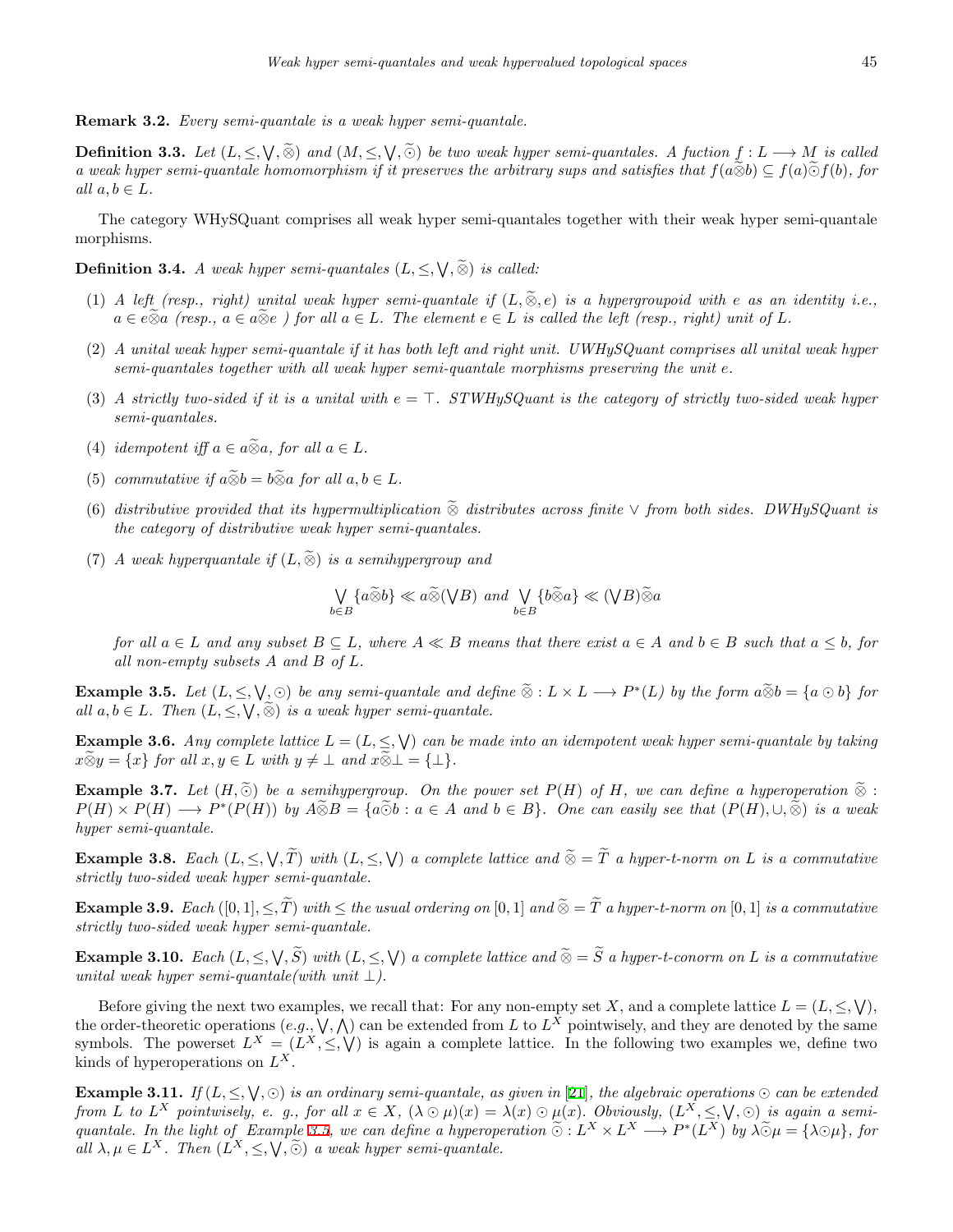**Example 3.12.** If  $(L, \leq, \bigvee, \widetilde{\odot})$  is a weak hyper semi-quantale. On the powerset  $L^X$ , a hyperoperation  $\widetilde{\otimes}: L^X \times L^X \longrightarrow$ *P*<sup>\*</sup>(*L*<sup>X</sup>) *given by* ∨ *ρ∈λ⊗*e*µ*  $\rho(x) = \lambda(x)\tilde{\odot}\mu(x)$  *for all*  $\lambda, \mu \in L^X$ *, where,* 

$$
\rho \in \lambda \widetilde{\otimes} \mu \Leftrightarrow \forall x \in X, \rho(x) \in \lambda(x) \widetilde{\otimes} \mu(x).
$$

*Obviously,*  $(L^X, \leq, \vee, \tilde{\otimes})$ , which is called the powerset weak hyper semi-quantale, is again a weak hyper semi-quantale, *with respect to the hyper operation*  $\widetilde{\otimes}$  *and the arbitrary*  $\bigvee$ *. If*  $\top$  *is the top of L, then the top of*  $L^X$  *take the form*  $\top$ *. If L* is a unital weak hyper semi-quantale with unit  $e$ , then  $L^X$  becomes a unital weak hyper semi-quantale with the unit  $\underline{e}$ .

**Definition 3.13.** *Let*  $L ∈ |WHySQuant|$ *.* A subset  $S ⊆ L$  *is a weak hyper subsemi-quantale of*  $L$  *iff*  $S$  *is closed under*  $\forall$  and  $a\tilde{\otimes}b \subseteq S$ *, for all*  $a, b \in S$ *.* 

A weak hyper subsemi-quantale of *L* is said to be strong iff it contains the top element of *L*. If *L* is a unital weak hyper semi-quantale with the identity *e*, then a weak hyper subsemi-quantale *S* of *L* is called a unital weak hyper subsemi-quantale of *L* iff  $e \in S$ .

**Example 3.14.** *Let*  $L = \{\perp, a, b, \top\}$  *with*  $\top \geq a, b \geq \bot$ *. Consider the following tables:* 

|   |             | a.          |             |             |
|---|-------------|-------------|-------------|-------------|
|   | $\{\perp\}$ | $\{\perp\}$ | $\{\perp\}$ | $\{\perp\}$ |
| a | $\{\perp\}$ | ${b}$       | $\{\top\}$  | $\{\top\}$  |
| b | $\{\bot\}$  | {T}         | {⊤}         | $\{\top\}$  |
|   | $\{\perp\}$ | {⊤}         | {⊤}         | {⊤}         |

*Then, one can see that*  $(L, \leq, \vee, \tilde{\otimes})$  *is a weak hyper semi-quantale and there exist only two non-trivial weak hyper subsemi-quantales*  $S_1 = \{\perp, \top\}$  *and*  $S_2 = \{\perp, b, \top\}.$ 

#### **4 Weak hypervalued topological spaces**

In this section, we give a suitable definition of weak hypervalued topological spaces providing a topological counterpart to weak hyper semi-quantales. Before we go further into this section, we recall that by *L <sup>X</sup>*, we mean the the powerset weak hyper semi-quantale,  $(L^X, \leq, \forall, \tilde{\otimes})$  which constructed in Example [3.12.](#page-2-1)

**Definition 4.1.** For a fixed  $L \in |WHySQuant|$  and a non-empty set X. A weak hypervalued-quasi-topology (or  $H^w$ -quasi-topology) on *X* is a weak hyper subsemi-quantale  $\tau$  of  $L^X$  , i.e., the following axioms are satisfied:

 $(T_1)$  *For all*  $A, B \in L^X, A, B \in \tau \Rightarrow A \widetilde{\otimes} B \subseteq \tau$ .

 $(T_2)$  For all  $\{A_j : j \in J\} \subseteq L^X$ ,  $\{A_j : j \in J\} \subseteq \tau \Rightarrow \bigvee_j A_j \in \tau$ .

*A weak hypervalued-quasi-topology (or H<sup>w</sup>-quasi-topology) τ is said to be strong iff it is strong as a weak hyper subsemiquantale of*  $L^X$ *, i.e.,*  $\tau$  *satisfies the additional axiom:* 

 $(T_3) \perp \in \tau$ .

If  $L \in |UWHySQuant|$  with unit e, a unital weak hyper subsemi-quantale  $\tau$  of  $L^X$  is called an  $H^w$ -topology on X; i.e.,  $\tau$  *satisfies*  $(T_1)$ *,* $(T_2)$  *and the following:* 

 $(T_4)$   $e \in \tau$ .

If  $\tau \subseteq L^X$  is an  $H^w$ -quasi-topology (a strong  $H^w$ -quasi-topology and an  $H^w$ -topology, resp.), then the pair  $(X,\tau)$  is said *to be an H<sup>w</sup>-quasi-topological (a strong H<sup>w</sup>-quasi-topological and an H<sup>w</sup>-topological, resp.) space.*

**Definition 4.2.** For  $L \in |WHySQuant|$ . A weak hyper subsemi-quantale (resp., a strong weak hyper subsemi*quantale*) *T of L is said to be a weak hyper semi-quantale* (*resp., a strong weak hyper semi-quantale*) *Hutton quasitopology on L. In the case of*  $L \in |UWHySQuant|$ , a unital weak hyper subsemi-quantale  $\mathcal T$  *of*  $L$  *is said to be a unital weak hyper semi-quantale Hutton topology.*

**Example 4.3.** Let X be a set and  $L \in |WHySQuant|$ . Take  $\tau = L^X (resp., \mathcal{T} = L)$ , then  $\tau (resp., \mathcal{T})$  is a strong *H<sup>w</sup>-quasi-topology* (*resp. a strong weak hyper semi-quantale Hutton quasi-topology*) *on X* (*resp., L*)*.*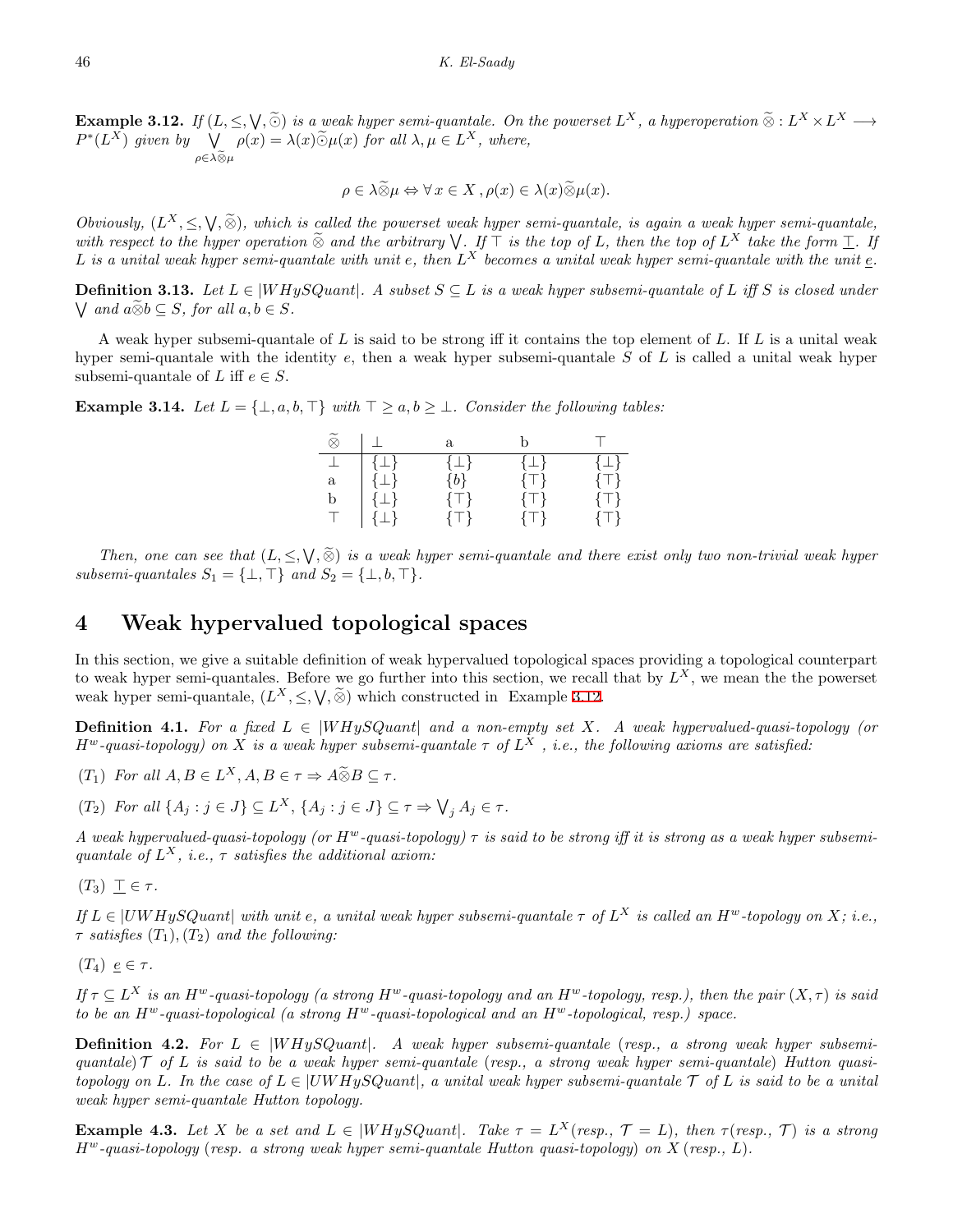**Example 4.4.** *Every L-quasi-topology* (*resp. strong L-quasi-topology, L-topology*) *τ* [\[21](#page-8-6), [6\]](#page-7-0) *on a non-empty set X is an H<sup>w</sup>-quasi-topology* (*resp., strong H<sup>w</sup>-quasi-topology, H<sup>w</sup>-topology*)*.*

**Example 4.5.** *Every many-valued topology* (*L*-topology) *in the sense of Höhle* [[11\]](#page-8-7) *is a strong*  $H^w$ -quasi-topology.

**Definition 4.6.** A mapping  $f:(X,\tau) \to (Y,\sigma)$ , between  $H^w$ -quasi-topological (strong  $H^w$ -quasi-topological and  $H^w$ *topological, resp.) spaces, is said to be*  $H^w$ *-continuous if*  $\forall \mu \in \sigma$ ,  $(f_L^{\leftarrow})(\mu) \in \tau$ .

It is clear that  $H^w$ -quasi-topological ( strong  $H^w$ -quasi-topological and  $H^w$ -topological, resp.) spaces as objects and *H<sup>w</sup>*-continuous maps as morphisms form a category denoted by *H<sup>w</sup>*-QTop ( *H<sup>w</sup>*-SQTop and *H<sup>w</sup>*-Top, resp.).

One can easily prove that each of  $H^w$ -QTop,  $H^w$ -SQTop and  $H^w$ -Top is a topological category over the category Set.

 $\textbf{Definition 4.7.}$  *For*  $L \in |\textbf{WHySQuant}|$ *. A mapping*  $\mathcal{K}: L^X \longrightarrow L^X$  *is called:* 

*K*(*ν*)*.*

- (1) an  $H^w$ -quasi-interior on a non-empty set X if it satisfies, for all  $\lambda, \mu \in L^X$ , the following conditions:
	- $(K_1)$   $K(\lambda) \leq \lambda$ ;  $(K_2)$   $\lambda \leq \mu \Rightarrow \mathcal{K}(\lambda) \leq \mathcal{K}(\mu);$  $(K_3)$   $\mathcal{K}(\lambda) \leq \mathcal{K}(\mathcal{K}(\lambda))$ ;  $(K_4)$   $\mathcal{K}(\lambda) \widetilde{\otimes} \mathcal{K}(\mu) \ll \Lambda$ *ν∈λ⊗*e*µ*
- (2) a strong  $H^w$ -quasi-interior on a non-empty set X if it is an  $H^w$ -quasi-interior and satisfies the additional axiom:

$$
(K_5) \mathcal{K}(\underline{\top}) = \underline{\top}.
$$

- (3) an  $H^w$ -interior on a non-empty set X if  $L \in |UWHySQuant|$ , with unit e, and it is an  $H^w$ -quasi-interior satisfies *the additional axiom:*
	- $(K_6)$   $K(\underline{e}) = \underline{e}.$

**Proposition 4.8.** For an  $H^w$ -quasi-interior (resp., strong  $H^w$ -quasi-interior) operator  $K: L^X \to L^X$ , the subfamily  $\tau_{\kappa} = {\lambda \in L^{X} : \lambda \leq \mathcal{K}(\lambda)}$  is an  $H^{w}$ -quasi-topology (resp., strong  $H^{w}$ -quasi-topology) on X.

*Proof.* Let  $K: L^X \to L^X$ , be an  $H^w$ -quasi-interior operator on X. Given  $\lambda, \mu \in \tau_{\kappa}$  and for an arbitrary  $\nu \in \lambda \widetilde{\otimes} \mu$ , we have, by the condition  $(K_4)$ ,  $\lambda \widetilde{\otimes} \mu \ll \mathcal{K}(\lambda) \widetilde{\otimes} \mathcal{K}(\mu) \ll \Lambda$ *ν∈λ⊗*e*µ K*(*v*) which means that  $\lambda \tilde{\otimes} \mu \ll \Lambda$ *ν∈λ⊗*e*µ*  $\mathcal{K}(\nu) \leq \mathcal{K}(\nu)$  and

 $\nu \ll \mathcal{K}(\nu)$ , i.e.,  $\nu \in \tau_{\kappa}$ . So we can conclude that  $\lambda \widetilde{\otimes} \mu \subset \tau_{\kappa}$ . Finally, suppose  $\{\lambda_j : j \in J\} \subseteq L^X$ ,  $\{\lambda_j : j \in J\} \subseteq \tau_{\kappa}$ . Then,  $\bigvee_j \lambda_j = \bigvee_j \widetilde{\mathcal{K}}(\lambda_j) \leq \mathcal{K}(\bigvee_j \lambda_j)$  and thus  $\bigvee_j \lambda_j \in \tau_{\kappa}$  and therefore  $\tau_{\kappa}$  is an  $H^w$ -quasi-topology on X. If  $K: L^X \to L^X$ , be a strong *H<sup>w</sup>*-quasi-interior operator on *X*. From condition  $(K_5)$  we have that  $\overline{\bot} \in \tau_{\kappa}$ .  $\Box$ 

**Corollary 4.9.** For  $L \in |UWHySQuant|$ . Given an  $H^w$ -interior operator  $K : L^X \to L^X$ , the subfamily  $\tau_K = {\lambda \in \mathbb{R}^n}$  $L^X : \lambda \leq K(\lambda)$ *} is an H*<sup>*w*</sup>*-topology on X.* 

**Proposition 4.10.** Given an  $H^w$ -quasi-topology (resp., strong  $H^w$ -quasi-topology)  $\tau \subset L^X$  on X, the mapping  $\mathcal{K}_{\tau}$ :  $L^X \to L^X$  defined by the equality.  $\mathcal{K}_\tau(\lambda) = \bigvee \{ \mu \in \tau : \mu \leq \lambda \}$  is an  $H^w$ -quasi-interior (resp., strong  $H^w$ -quasi-interior) *operator on X.*

*Proof.* At first, let  $\tau \subset L^X$  be an  $H^w$ -quasi-topology on *X*, then

- (1) The condition  $(K_1)$  is clear
- (2) For  $(K_2)$ , let  $\lambda_1 \leq \lambda_2$ , then

$$
\mathcal{K}_{\tau}(\lambda_1) = \bigvee \{ \mu \in \tau : \mu \leq \lambda_1 \leq \lambda_2 \} \leq \bigvee \{ \mu \in \tau : \mu \leq \lambda_2 \} \leq \mathcal{K}_{\tau}(\lambda_2),
$$

(3) From  $(K_1)$  and  $(K_2)$ , one have  $(K_3)$ ;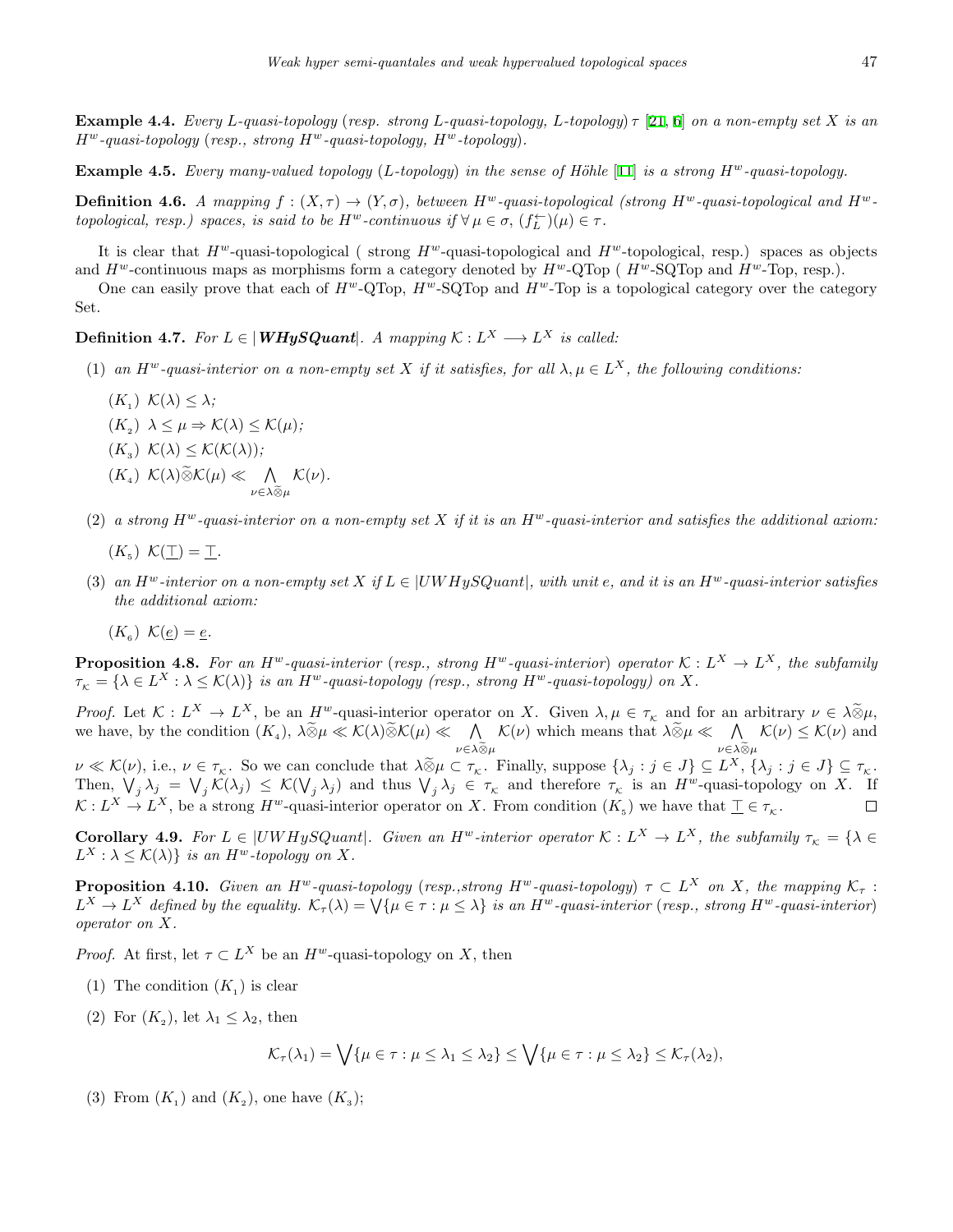(4) In order to check  $(K_4)$ , we show that there is some  $\eta \in \mathcal{K}_{\tau}(\lambda) \widetilde{\otimes} \mathcal{K}_{\tau}(\mu)$  and  $v \in \Lambda_{\sim} \mathcal{K}_{\tau}(\nu)$  such that  $\eta \leq v$ . For *ν∈λ⊗*e*µ* this propose, let  $\eta \in \mathcal{K}_{\tau}(\lambda) \widetilde{\otimes} \mathcal{K}_{\tau}(\mu)$ , then there exist  $\lambda_1 \in \mathcal{K}_{\tau}(\lambda)$  and  $\mu_1 \in \mathcal{K}_{\tau}(\mu)$  such that  $\eta \in \lambda_1 \widetilde{\otimes} \mu_1$ . Since  $\lambda_1\widetilde{\otimes}\mu_1\ll\lambda\widetilde{\otimes}\mu$  then  $\exists \nu\in\lambda\widetilde{\otimes}\mu$  with  $\eta\leq\nu$ . Since  $\lambda_1\widetilde{\otimes}\mu_1\subset\tau$  then  $\eta\in\tau$  and by (3), we have  $\eta\leq\mathcal{K}_\tau(\eta)\leq\eta$  $\mathcal{K}_{\tau}(\nu)$  and therefore we have  $\eta \in \Lambda$  $η ∈ λ_1 ⊗ μ_1$  $K_{\tau}(\eta) \leq \Lambda$ *ν∈λ⊗*e*µ K*<sup>*τ*</sup>(*ν*). Thus *η* ∈ ∧ *ν∈λ⊗*e*µ*  $\mathcal{K}_{\tau}(\nu)$  and  $\mathcal{K}_{\tau}(\lambda) \otimes \mathcal{K}_{\tau}(\mu) \ll$ ∧ *ν∈λ⊗*e*µ*  $\mathcal{K}_{\tau}(\nu).$ 

If  $\tau \subset L^X$  is a strong  $H^w$ -quasi-topology on X, then the condition  $(K_5)$  holds since  $\mathcal{K}_\tau(\bot) = \bigvee \{ \mu \in \tau : \mu \leq \bot \} = \bot$ .

**Corollary 4.11.** For  $L \in |UWHySQuant|$ . Given an  $H^w$ -topology  $\tau \subset L^X$  on X, the mapping  $\mathcal{K}_{\tau}: L^X \to L^X$  defined *by the equality.*  $K_{\tau}(\lambda) = \bigvee \{ \mu \in \tau : \mu \leq \lambda \}$  *is an H<sup>w</sup>-interior on X.* 

**Definition 4.12.** *Let*  $L ∈ |WHySQuant|$ *, and*  $a, b ∈ L$ *. An element a is said to be hyperwell-inside b, denoted by*  $a \preceq b$ , if there exists  $c \in L$  such that  $\bot \in a \tilde{\otimes} c$  and  $b \vee c = \top$ . Sometime we say that  $a \preceq b$  via c.

**Definition 4.13.** *Let*  $L \in |WHySQuant|$  *and*  $(X, \tau) \in H^w$ *-QTop.* 

- (1) L is said to be hyperquantic normal if, given  $a, b \in L$  with  $a \vee b = \top$ , we can find  $d, c \in L$  with  $\bot \in d\widetilde{\otimes}c$ , and *d*  $∨$  *a* =  $⊤$  = *b*  $∨$  *c.*
- (2)  $(X, \tau)$  *is hyperquantic normal if*  $\tau$  *is a hyperquantic normal weak hyper semi-quantale.*

**Example 4.14.** *Every normal semi-quantale* (*resp., L-quasi-topological space* ) [\[7](#page-7-1)] *is hyperquantic normal.*

**Proposition 4.15.** *Let*  $(X, \tau) \in |H^w \text{-} QTop|$  *and*  $L \in |WHySQuant|$ *.* 

(1) *A commutative weak hyper semi-quantale L is hyperquantic normal, iff*

 $\forall a, b \in L$  with  $a \vee b = \top$ ,  $\exists c, d \in L$  with  $c \prec a$  via d,  $d \prec b$  via c.

(2)  $(X, \tau)$  *is hyperquantic normal, iff* 

$$
\forall \mu, \nu \in \tau \text{ with } \mu \vee \nu = \underline{\top}, \exists \lambda, \nu \in \tau \text{ with } \lambda \preceq \mu \text{ via } \nu, \nu \preceq \nu \text{ via } \lambda.
$$

*Proof.* (1) Let  $a, b \in L$  with  $a \vee b = \top$ . Hyperquantic normality of  $L \Leftrightarrow \exists c, d \in L$  with  $\bot$  belongs to both  $c \otimes d$  and *d* ⊗ *c*. Also,  $c \vee b = \top = a \vee d$ . Then we conclude that:

- $(i)$  ⊥ ∈  $c \otimes d$  and  $a \vee d = \top \Rightarrow c \preceq a$  via *d*.
- $(iii) \perp \in d \otimes c$  and  $b \vee c = \top \Rightarrow d \preceq b$  via *c*.

(2) Follows from (1).

#### **5 Topological representation of weak hyper semi-quantales**

In this section, we will introduce and study an adjunction between the category *WHySQuant* of weak hyper semiquantales and the category  $H^w$ -*QT op* of  $H^w$ -quasi-topological spaces. Also we will define the concepts of  $H^w$ -sober spaces and *H<sup>w</sup>*-spatial weak hyper semi-quantales as a generalization of *L*-sober topological spaces [[17,](#page-8-14) [18,](#page-8-15) [19](#page-8-16), [7](#page-7-1)] and *L*-spatial semi-quantales [\[7](#page-7-1)].

For  $L \in |WHySQuant|$  and  $(X, \tau) \in |H^w\text{-}\text{QTop}|$ , the functor

$$
\Omega_L: H^w\text{-}QTop \to WHySQuant^{op}
$$

is defined as follows:

 $\Omega_L(X,\tau)$  is the  $H^w$ -quasi-topology of the space  $(X,\tau)$ , i.e., the weak hyper subsemi-quantale  $\tau \subseteq L^X$ , and  $\Omega_L(f:$  $(X, \tau) \to (Y, \sigma)$ , for an  $H^w$ -continuous map  $f$ , is  $[f_L^{\leftarrow} \mid_{\sigma}]^{op} : \tau \to \sigma$ .

The standard spectrum construction for an  $Q \in |WHySQuant|$  may be summarized as follows:

$$
Lpt(Q) = \{p: Q \to L : p \in |WHySQuant|\}
$$

 $\Box$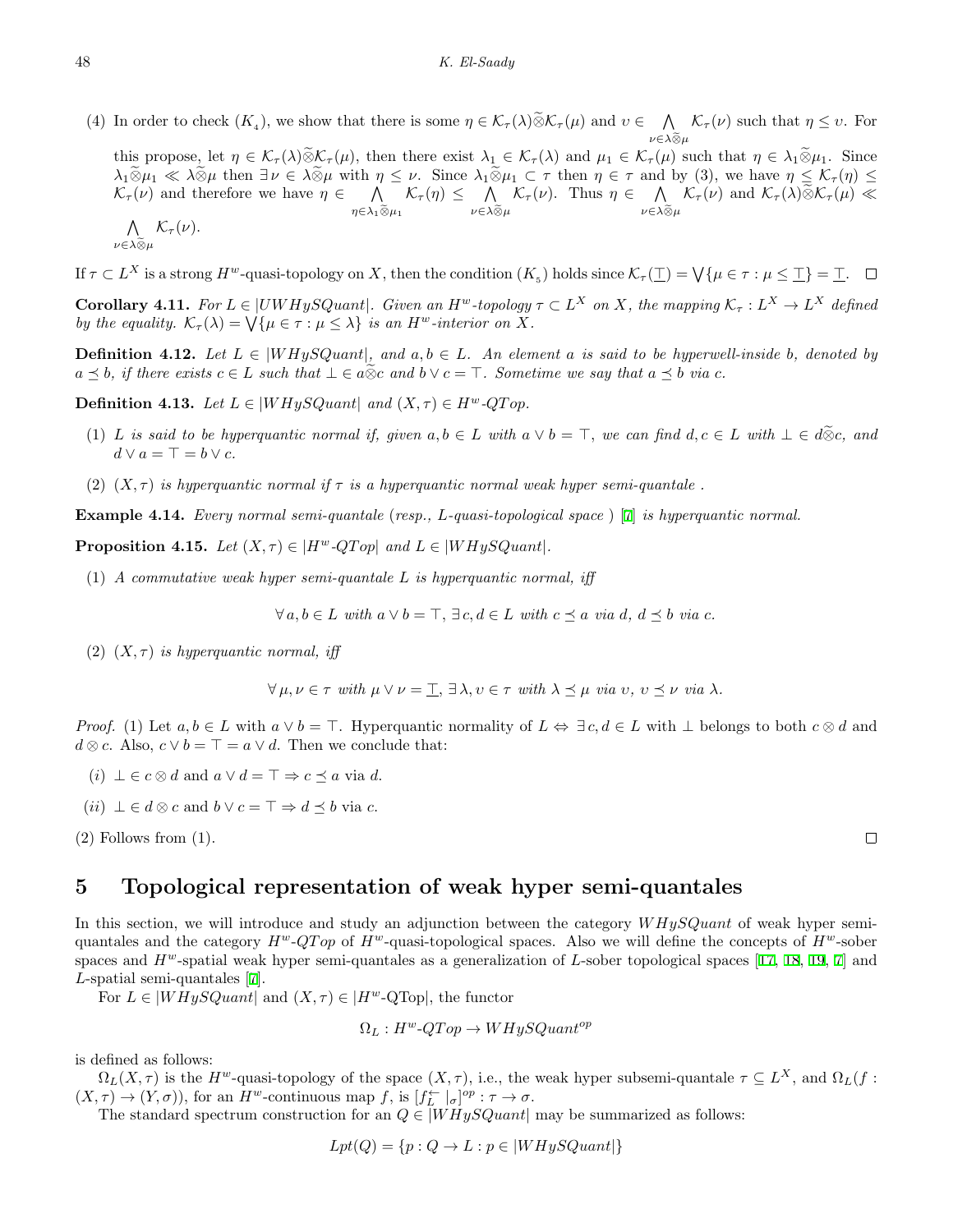$\Phi_L: Q \to L^{Lpt(Q)}$  by  $\Phi_L(q)(p) = p(q)$ 

<span id="page-6-0"></span>**Lemma 5.1.** For  $L, Q \in |WHySQuant|$ , the map  $\Phi_L: Q \to L^{Lpt(Q)}$  is a weak hyper semi-quantale homomorphism. *Proof.* As given in Example [3.11](#page-2-2), we have that  $L^{Lpt(Q)} \in |WHySQuant|$ . So for  $a, b \in Q$ , we have

$$
\Phi_L(a\widetilde{\otimes}b)(p) = p(a\widetilde{\otimes}b) \subseteq p(a)\widetilde{\otimes}p(b) = \Phi_L(a)(p)\widetilde{\otimes}\Phi_L(b)(p),
$$

One can easily prove that  $\Phi_L$  preserves arbitrary  $\bigvee$ .

**Lemma 5.2.** For  $L, Q \in |WHySQuant|$ , the family  $\Phi_L^{\rightarrow}(Q)$  constitutes a weak hyper subsemi-quantale of  $L^{Lpt(Q)}$ , i.e. *an*  $H^w$ -quasi-topology on  $Lpt(Q)$ .

*Proof.* The proof comes as a consequence of Lemma [5.1](#page-6-0).

Now, we have  $Q \to (Lpt(Q), \Phi_L^{\to}(Q))$ , where the latter is an  $H^w$ -quasi-topological space; so we put

$$
LPT(Q)\equiv (Lpt(Q),\Phi_{L}^{\rightarrow}(Q))\in |H^{w}\textrm{-}QTop|
$$

and given  $f: Q_1 \to Q_2$  in WHySQuant, i.e.  $f^{op}: Q_1 \leftarrow Q_2$  in WHySQuant<sup>op</sup>. We define  $Lpt(f): Lpt(Q_1) \to Lpt(Q_2)$  by  $Lpt(f)(p) = p \circ f^{op}$ .

**Lemma 5.3.** *For a fixed L ∈ |WHySQuant| and Q*1*, Q*<sup>2</sup> *∈ |W HySQuant|, the mapping*

 $LPT(f) : (Lpt(Q_1), \Phi_L^{\to}(Q_1)) \to (Lpt(Q_2), \Phi_L^{\to}(Q_2))$ 

*is H<sup>w</sup>-continuous.*

*Proof.* For all  $a \in Q_2, p \in Lpt(Q_1)$ , we have

$$
Lpt(f)^{\leftarrow}(\Phi_L(a)(p)) = \Phi_L(a)(Lpt(f)(p)) = \Phi_L(a)(p \circ f^{op}) = \Phi_L(f^{op}(a))(p).
$$

Hence  $Lpt(f) \leftarrow (\Phi_L(a)(p)) = \Phi_L(f^{op}(a))(p).$ Now the function  $LPT(f)$  is  $H^w$ -continuous iff  $\forall \mu \in \Phi_L^{\rightarrow}(a)$ ,  $\exists \nu \in \Phi_L^{\rightarrow}(Q_1)$  such that  $Lpt(f)^{\leftarrow}(\nu) = \mu$ .  $\Box$ 

From the above lemmas, we have the spectrum:  $LPT : WHySQuant^{op} \rightarrow H^w\text{-}QTop$ .

Now, we turn to study the adjunction between the functors  $LPT : WHySQuant^{op} \to H^w \text{-}QTop$ . and  $\Omega_L : H^w$  $QTop \rightarrow WHySQuant^{op}$ . To this aim, we give the following definitions. For  $(X, \tau) \in |H^w \text{-} QTop|$  and  $L, Q \in |WHySQuant|$  define the maps:

•  $\eta_X : (X, \tau) \longrightarrow (Lpt(\tau), \Phi_L^{\rightarrow}(\tau))$ , by setting:

$$
\eta_X(x)(\mu) = \mu(x), \forall x \in X \text{ and } \mu \in \tau;
$$

•  $\varepsilon_Q^{op}: Q \longrightarrow \Omega_L(LPT(Q))$  by setting  $\varepsilon_Q^{op} = \Phi_L \mid_{\Phi_L^{-1}(Q)}$ .

As given in **[[7](#page-7-1)]**, we have the following easily established result:

**Lemma 5.4.** For  $(X, \tau) \in |H^w \text{-} QTop|$  and  $L \in |WHySQuant|$ , The map  $\eta_X : (X, \tau) \longrightarrow (Lpt(\tau), \Phi_L^{\to}(\tau))$  is  $H^w$ . *continuous.*

As a consequence of Lemma [5.1](#page-6-0), we have the following easily established result:

**Lemma 5.5.** For  $L, Q \in |WHySQuant|$ . The map  $\varepsilon_Q^{op}: Q \longrightarrow \Omega_L(LPT(Q))$  is a weak hyper semi-quantale morphism.

Now, we can conclude that: *LPT* :  $WHySQuant^{op} \rightarrow H^w\text{-}QTop$  is a right adjoint to  $\Omega_L$  :  $H^w\text{-}QTop \rightarrow$ *WHySQuant<sup>op</sup>*. This adjunction given in the form  $H^w$ -*QT op ⊣WHySQuant<sup>op</sup>*.

For the case of the category UWHySQuant of unital weak hyper semi-quantales and the category *H<sup>w</sup>*-*T op* of *H<sup>w</sup>*topological spaces, one can similarly have the following dual adjunctions:

 $H^w$ - $Top$  *⊣*  $UWHySQuant^{op}$ .

**Definition 5.6.** *An*  $Q \in |WHySQuant|$  *is said to be*  $H^w$ -spatial iff the map  $\varepsilon_Q^{op}$  *is injective.* 

 $\Box$ 

 $\Box$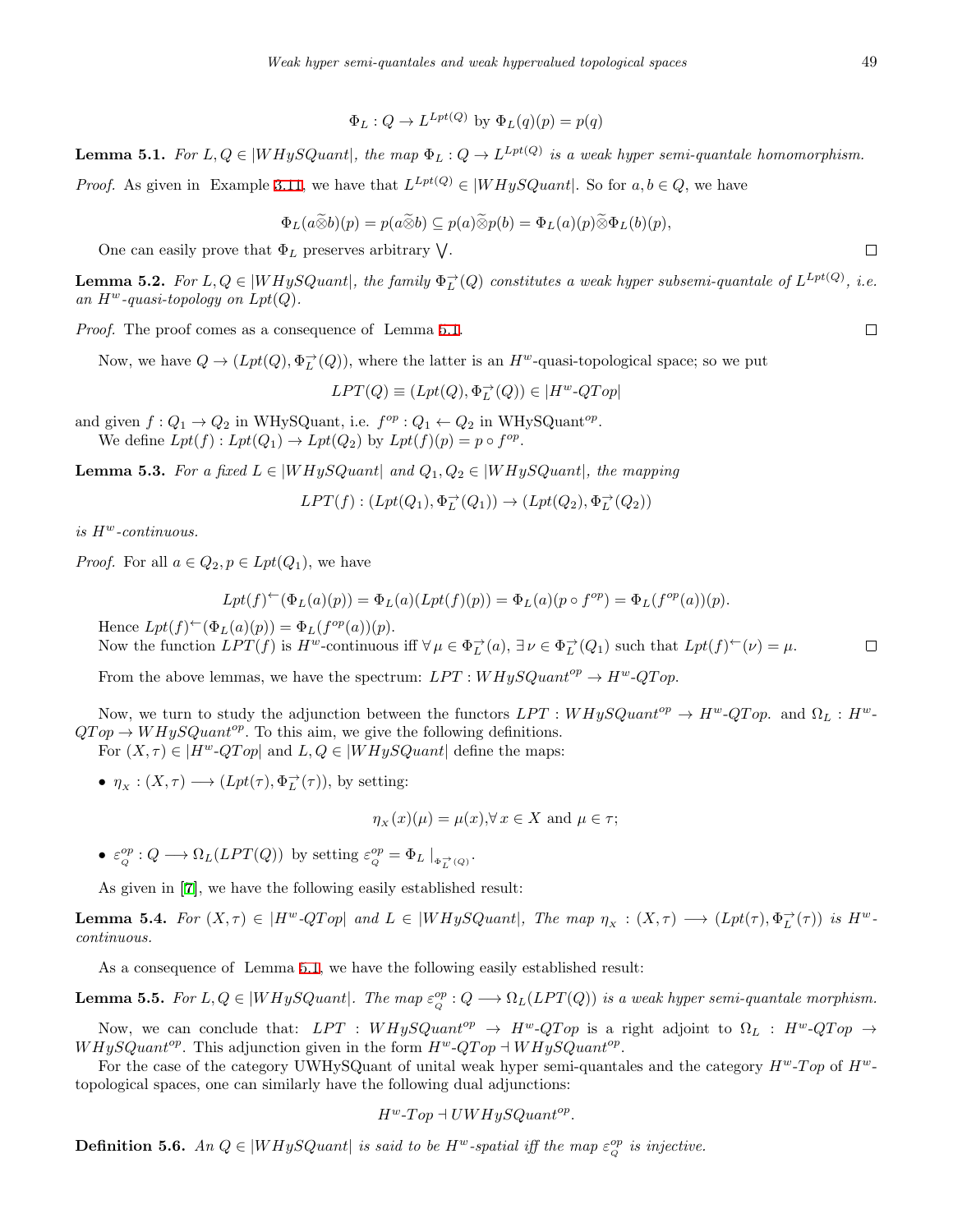**Lemma 5.7.** *An*  $Q \in |WHySQuant|$  *is*  $H^w$ -spatial iff  $\varepsilon_Q^{op}$  is isomorphism

*Proof.* The proof is straightforward.

**Corollary 5.8.** *For*  $(X, \tau) \in |H^w \text{-} QTop|$ , the  $H^w \text{-}quasi-topology$   $\Omega_L(X, \tau)$  is  $H^w \text{-}spatial$ .

*Proof.* The proof is analogous to those of Corollary 3.8 in [[7](#page-7-1)].

**Definition 5.9.** An  $(X, \tau) \in |H^w \text{-} QTop|$  is called  $H^w$ -sober iff  $\eta_X : (X, \tau) \longrightarrow (Lpt(\tau), \Phi_L^{\rightarrow}(\tau))$  is bijective.

**Lemma 5.10.** *For all*  $Q \in |WHySQuant|$ *, LPT*(*Q*) *is*  $H^w$ -sober.

*Proof.* The proof is analogous to those of Lemma 4.10 in [[7\]](#page-7-1).

Let  $H^w$ -Sob (resp.,  $H^w$ -Spat) be the full subcategory of  $H^w$ -QTop (resp., WHySQuant) consisting of all  $H^w$ -sober spaces (resp.,  $H^w$ -spatial weak hyper semi-quantales).

In this context the statement of Theorem 3.13 in [[7](#page-7-1)] can be recalled as follows.

**Theorem 5.11.** *The categories H<sup>w</sup>-Sob and H<sup>w</sup>-Spat are equivalent.*

#### **6 Conclusions**

In this paper, we introduced the concept of a weak hyper semi-quantale as a generalization of the concept of semiquantale, and we give some properties and related results. Also, we have introduced and studied the concepts of weak hypervalued topology as a generalization of the concept of many valued topology (or lattice-valued topology). We studied some properties of weak hyper semi-quantales and weak hypervalued-topologies. Finally, we established an adjunction between the category of weak hyper semi-quantales and the category of weak hypervalued quasi-topological spaces. In a future work, we intend to used the notion of weak hyper semi-quantale as an appropriate hyperlatticetheoretic basis to formulate and study  $(L, M)$ -fuzzy topological theories.

### **Acknowledgement**

This paper is a substantial revision of the original submission based on the detailed reports from an anonymous referees. The author expresses his sincere thanks to the referees for careful reading, helpful comments and constructive suggestions. Examples [3.11](#page-2-2) and [3.12](#page-2-1) are improved to current aspect by comments of the reviewers.

### **References**

- <span id="page-7-3"></span>[1] L. Berardi, F. Eugeni, S. Innamorati, *Generalized designs, linear spaces, hypergrowpoids, and algebraic cryptography*, Proc. 4th Intern. Congress Algebraic Hyperstructures Appl., Xanthi 1990, World Scientific (1991), 61-71.
- <span id="page-7-4"></span>[2] J. Chvalina, J. Chvalinova, *Betweenness, automata and commutative hypergroups*, Acta Mathematicae Informatica Universitatis Ostraviensis, **4** (1996), 105-120.
- <span id="page-7-5"></span>[3] P. Corsini, V. Leoreanu, *Applications of hyperstructure theory, advances in mathematics*, Kluwer Academic Publishers, Dordrecht, 2003.
- <span id="page-7-6"></span>[4] B. Davvaz, V. Leoreanu-Fotea, *Hyperring theory and applications*, International Academic Press, USA, 2007.
- <span id="page-7-7"></span>[5] B. Davvaz, *Semihypergroups theory*, 1st Edition, Elsevier, 2017.
- <span id="page-7-0"></span>[6] M. Demirci , *Pointed semi-quantales and lattice-valued topological spaces*, Fuzzy Sets and Systems, **161** (2010), 1224-1241.
- <span id="page-7-1"></span>[7] K. El-Saady, *Topological representation and quantic separation axioms of semi-quantales*, Journal of the Egyptian Mathematical Society, **24** (2016), 568-573.
- <span id="page-7-2"></span>[8] K. El-Saady, *A non-commutative approach to uniform structures*, Journal of Intelligent & Fuzzy Systems, **31** (2016), 217-225.

 $\Box$ 

 $\Box$ 

 $\Box$